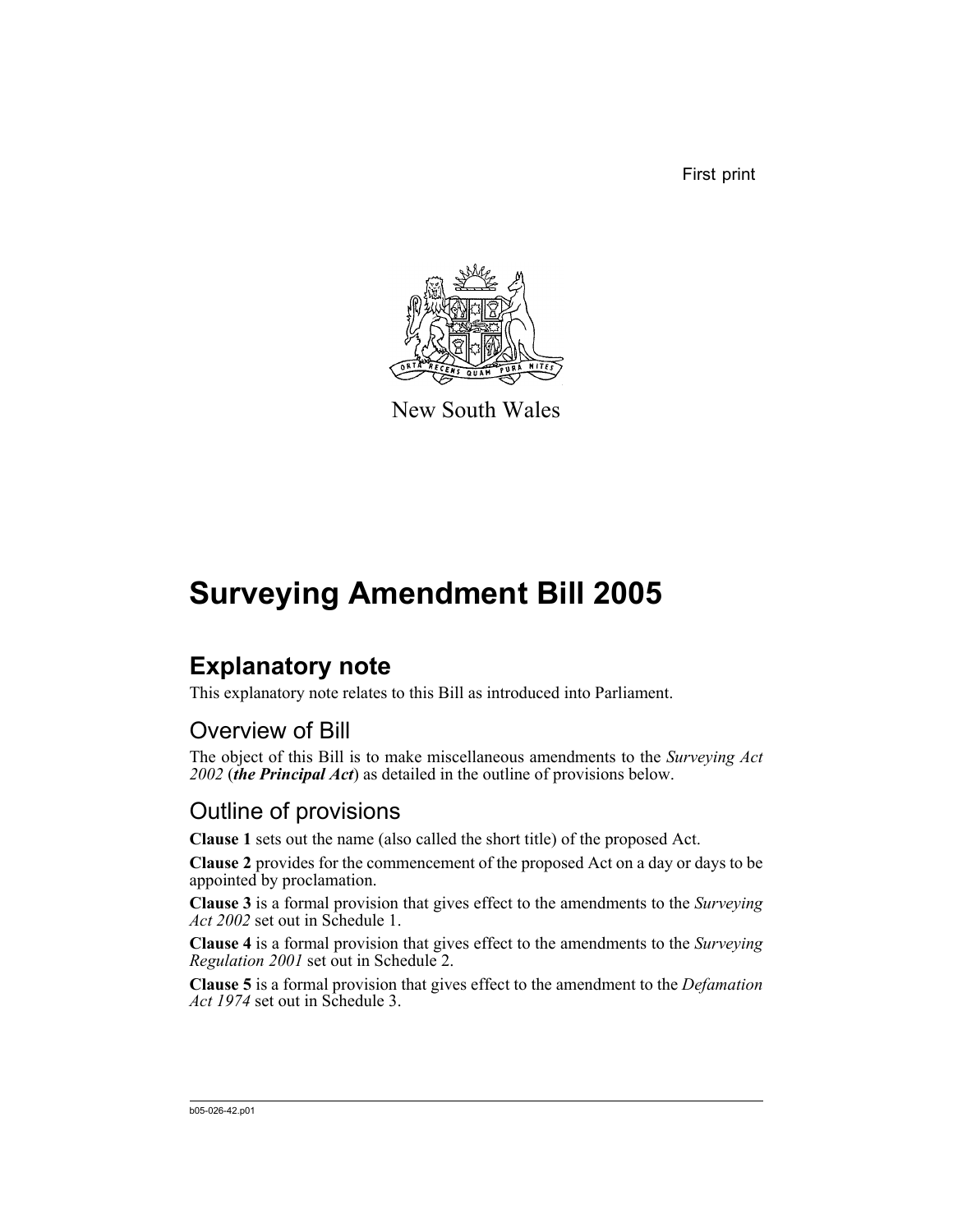Explanatory note

## **Schedule 1 Amendment of Surveying Act 2002**

**Schedule 1 [1]** makes a statute law revision amendment to take account of the change of name of the Department of Information Technology and Management to the Department of Lands.

**Schedule 1 [3]** inserts proposed section 3A into the Principal Act to provide for a definition of *spatial information*. The proposed section provides that *spatial information* is any information about a location in space and time including, but not limited to, information about any one or more of the following:

- (a) the natural resources at the location,
- (b) the environment and climate at the location,
- (c) land ownership and other ownership rights at the location,
- (d) the use of land at the location,
- (e) any infrastructure at the location,
- (f) the demography of the location.

A location to which spatial information relates may be:

- (a) a point or a two or three dimensional area, and
- (b) a location that is:
	- (i) above the Earth's surface, or
	- (ii) below the Earth's surface, or
	- (iii) on the Earth's surface, or
	- (iv) any combination of the above.

**Schedule 1 [2]** makes a consequential amendment.

**Schedule 1 [4]** inserts proposed sections 9A and 9B into the Principal Act.

Proposed section 9A provides that certain survey regulators (being, in relation to a land survey undertaken by a registered land surveyor—the Surveyor-General and the Registrar-General, and in relation to a mining survey undertaken by a registered mining surveyor—the Chief Inspector of Mines and the Chief Inspector of Coal Mines) may, by notice, require a registered surveyor to correct any error in a survey made by that surveyor. Failure to comply with a notice under this proposed section will be professional misconduct for the purposes of section 13 of the Principal Act. If a registered surveyor does not comply with a notice under the proposed section, the survey regulator who issued the notice may engage another registered surveyor to make the correction. **Schedule 1 [6]** makes a consequential amendment.

Proposed section 9B deals with certain situations involving deceased, absent, ill or missing surveyors. The proposed section provides that if:

(a) a plan has been lodged in the office of the Registrar-General under the *Real Property Act 1900* or the *Conveyancing Act 1919*, and

Explanatory note page 2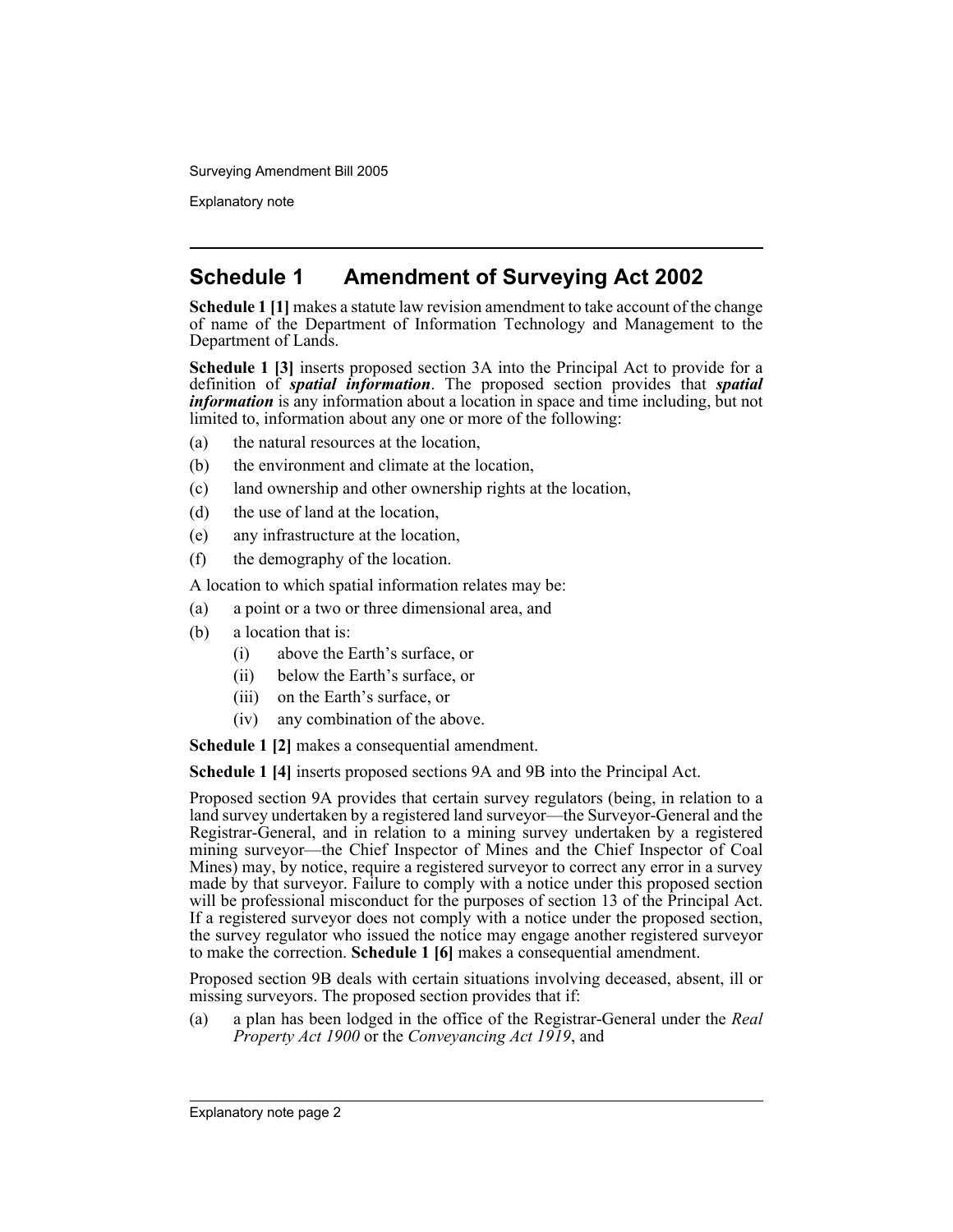Explanatory note

- (b) the survey represented in the plan has been certified to be accurate by a registered surveyor (*the original surveyor*), and
- (c) the Registrar-General has issued a requisition or requirement to the effect that a specified thing is to be done by the original surveyor,

and the Surveyor-General is satisfied that:

- (d) a requisition or requirement referred to above has not been complied with by the original surveyor because:
	- (i) of the original surveyor's death, continued absence or prolonged illness, or
	- (ii) the original surveyor cannot be found or is no longer a registered surveyor, and
- (e) it is unlikely that the requisition or requirement will be complied with by the original surveyor within a reasonable time having regard to the circumstance of the case,

the Surveyor-General may certify in writing to that effect.

On the issue of such a certificate by the Surveyor-General, a registered surveyor, other than the original surveyor, may do all or any of the things that are necessary or expedient to comply with the requisition or requirement.

**Schedule 1 [5]** amends section 10 of the Principal Act to provide that the registration administration fee for a registered surveyor is to be paid on or before 31 August in each year (rather than 31 October in each year).

**Schedule 1 [7]** inserts proposed section 16A into the Principal Act. The proposed section provides that the provisions of Part 3 of the Principal Act relating to professional misconduct extend to any person who was a registered surveyor at the time that any professional misconduct allegedly occurred but who is no longer a registered surveyor.

**Schedule 1 [8]** replaces section 27 (2) (e) of the Principal Act to provide that between one and three members of the Board of Surveying and Spatial Information (*the* **Board**) are to be persons appointed by the Minister from persons nominated by such relevant professional associations of persons involved in the spatial information industry as the Minister determines. Currently those members must be nominated by a single prescribed professional association of persons involved in the spatial information industry.

Section 30 (2) of the Principal Act provides that committees established by the Board must include at least 2 Board members, but may include other members who are not Board members so long as the Board members outnumber the other members. **Schedule 1 [9]** replaces section 30 (2) to remove the requirement that Board members outnumber the other members on such committees.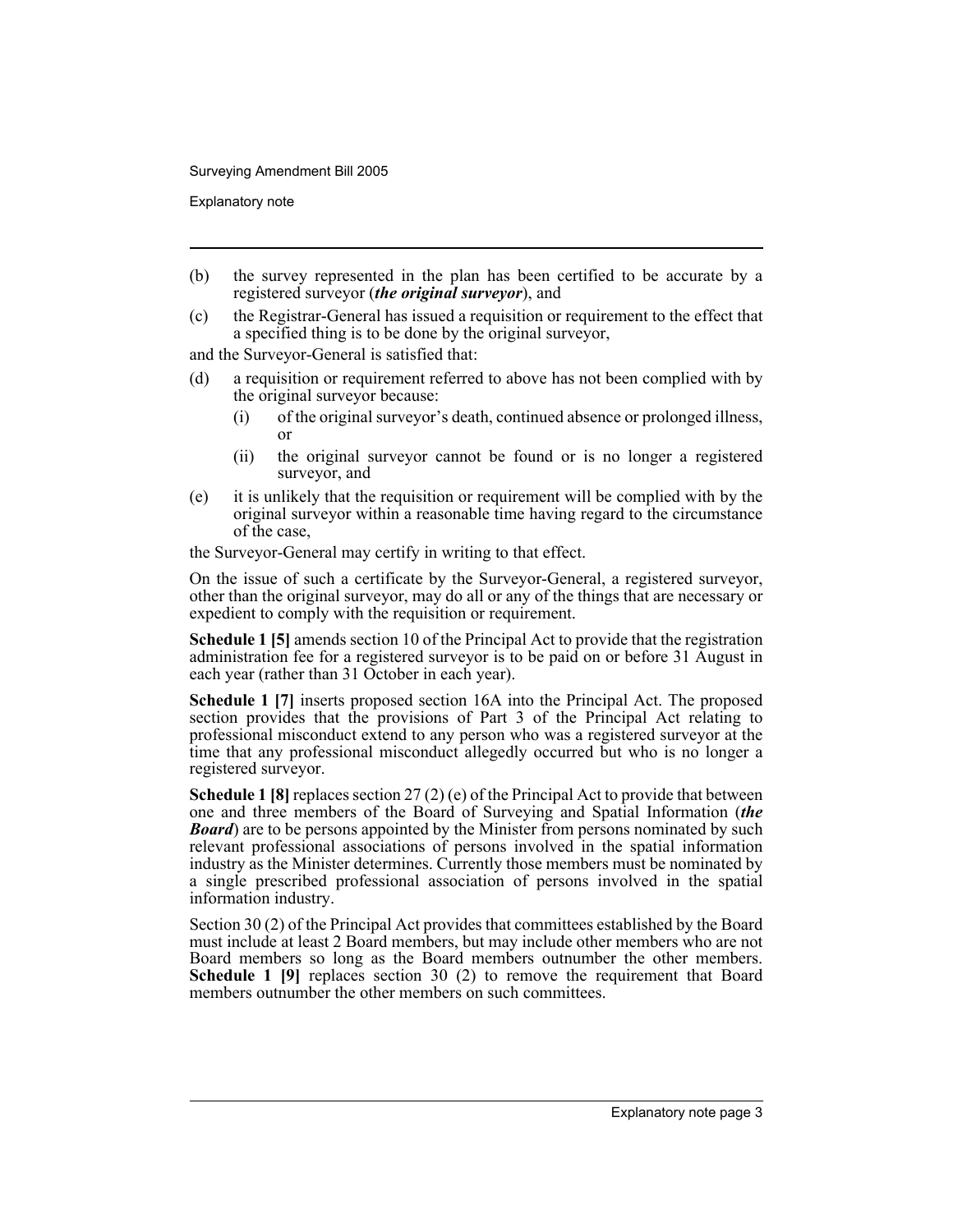Explanatory note

**Schedule 1 [10]** inserts proposed section 33A into the Principal Act to provide that the Surveyor-General may delegate the exercise of any function of the Surveyor-General under this or any other Act (other than this power of delegation) to any member of staff of the Department of Lands or any person, or any class of persons, authorised for the purposes of the proposed section by the regulations.

**Schedule 1 [11]** inserts proposed section 35A into the Principal Act to provide that a person who discloses any information obtained in the administration of the Principal Act is guilty of an offence carrying a maximum penalty of 50 penalty units (currently \$5,500) unless the disclosure:

- (a) is made with the consent of the person to whom the information relates, or
- (b) is made in connection with the administration of the Principal Act, or
- (c) is made for the purpose of legal proceedings arising out of the Principal Act or of any report of any such proceedings, or
- (d) is made with other lawful excuse.

**Schedule 1 [12]** amends section 36 (2) (i) of the Principal Act to provide that regulations may be made for or with respect to the manner in which complaints made to the Board with respect to the conduct of a registered surveyor are to be dealt with.

**Schedule 1 [13]** replaces section 36 (3) of the Principal Act to provide that certain regulations with respect to mining surveys or formal mining survey plans may only be made following consultation between the Minister administering the Principal Act and the Minister or Ministers administering the following Acts:

- (a) the *Coal Mines Regulation Act 1982*,
- (b) the *Mines Inspection Act 1901*,
- (c) the *Coal Mine Health and Safety Act 2002*,
- (d) the *Mine Health and Safety Act 2004*.

## **Schedule 2 Amendment of Surveying Regulation 2001**

**Schedule 2 [1]** omits clause 4A (3) of the *Surveying Regulation 2001* as a consequence of the amendment made to section  $27 (2)(e)$  in Schedule 1 [8].

**Schedule 2 [2]** inserts proposed clause 62B into the *Surveying Regulation 2001* to provide that complaints with respect to the conduct of a registered surveyor may be made to the Board, and are to be dealt with, in accordance with the document entitled *Policy for the Consideration of Complaints Against Surveyors* issued by the Board as in force from time to time.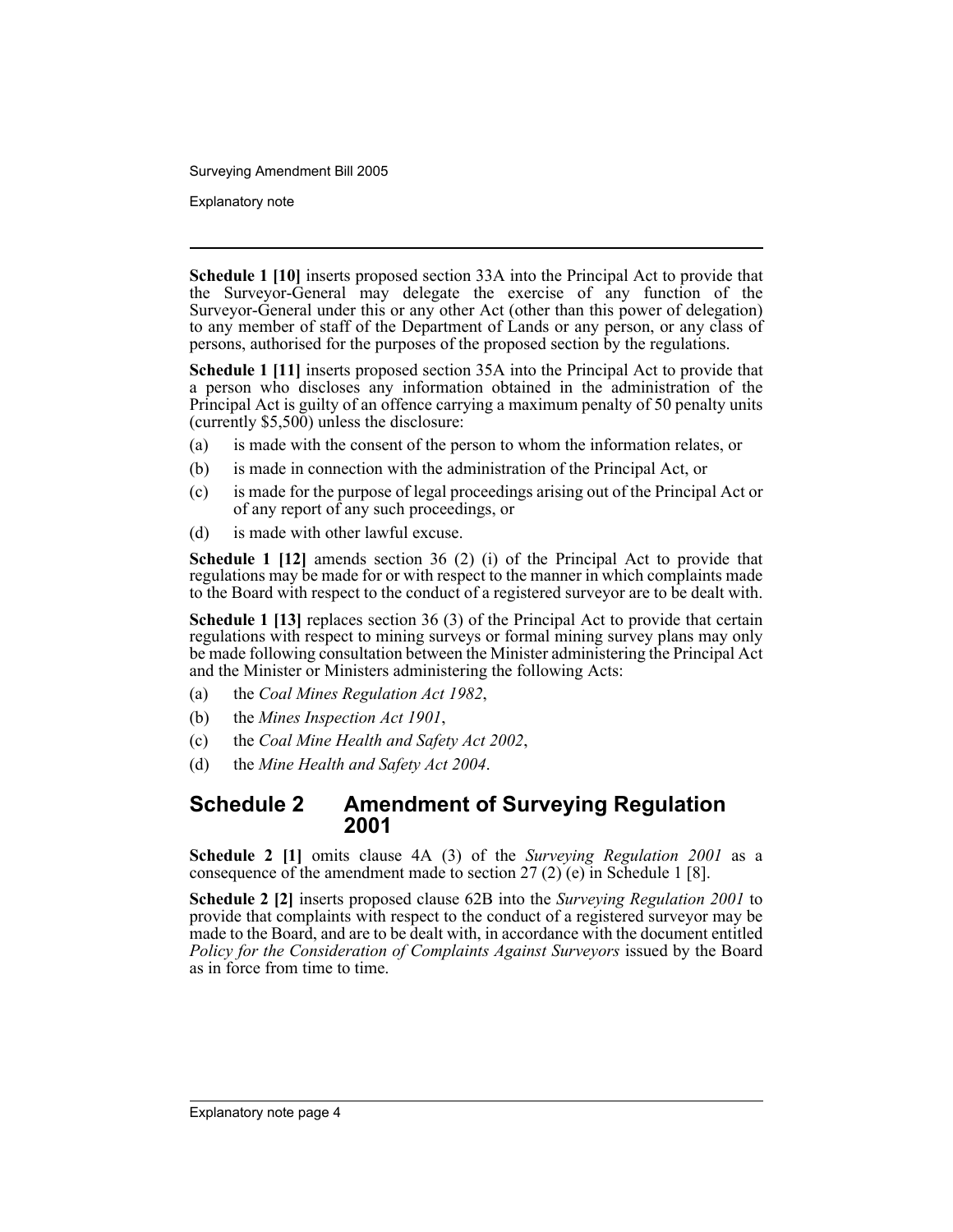Explanatory note

## **Schedule 3 Amendment of Defamation Act 1974**

**Schedule 3** inserts proposed section 17JA into the *Defamation Act 1974* to provide that there is a defence of absolute privilege in civil proceedings for defamation:

- (a) for a publication to or by any of the following:
	- (i) the Board of Surveying and Spatial Information,
	- (ii) a member of that Board as such a member,
	- (iii) a committee or subcommittee of that Board, or any member of a committee or subcommittee of that Board,

for the purpose of the making or referral of a complaint of professional incompetence or professional misconduct, or the investigation of such a complaint, made in relation to a registered surveyor under the Principal Act, and

(b) for the publication by a body or person referred to in paragraph (a) of a report of the decision or determination of the body or person in respect of a complaint, and of the reasons for that decision or determination, made in relation to a registered surveyor under the Principal Act.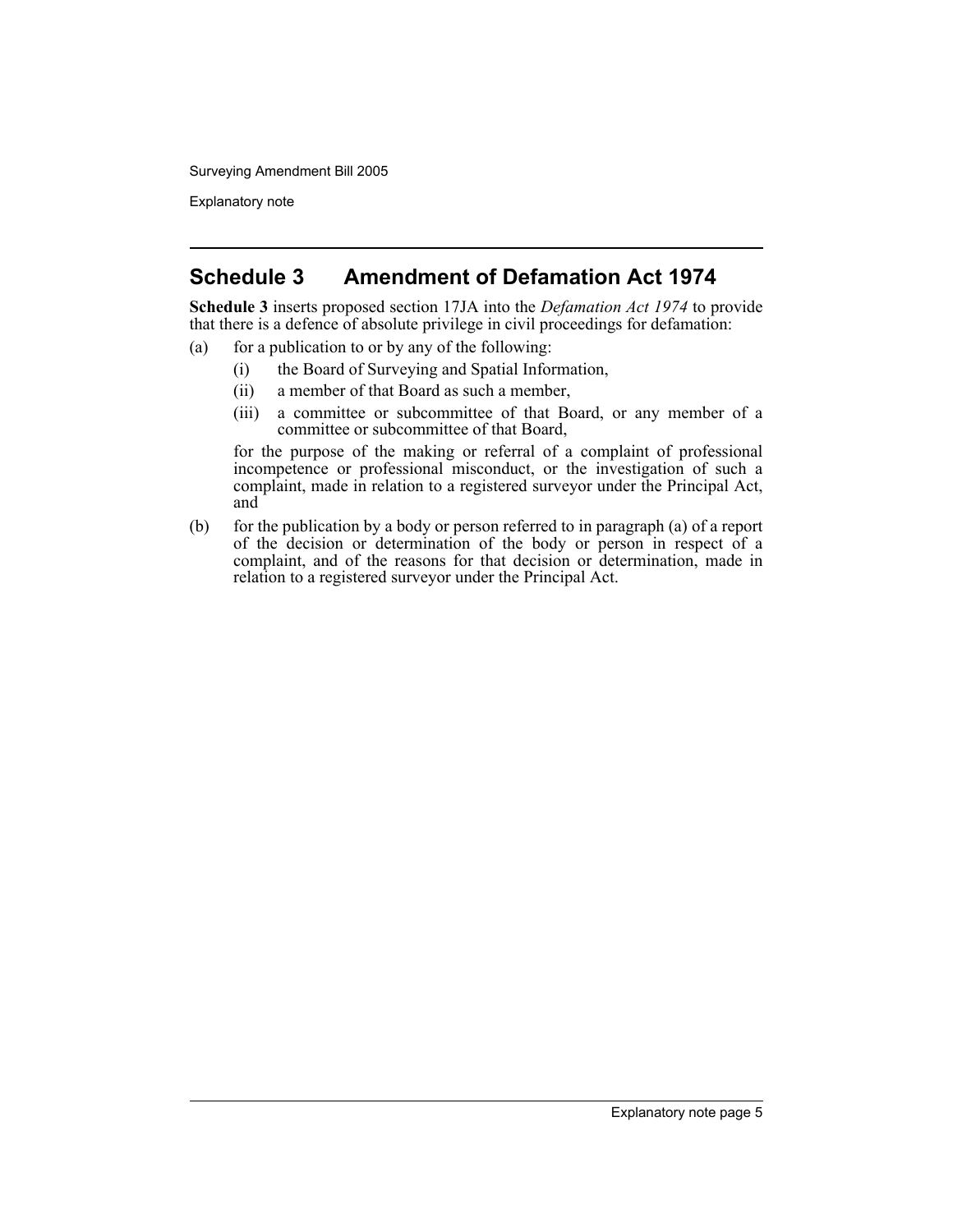Explanatory note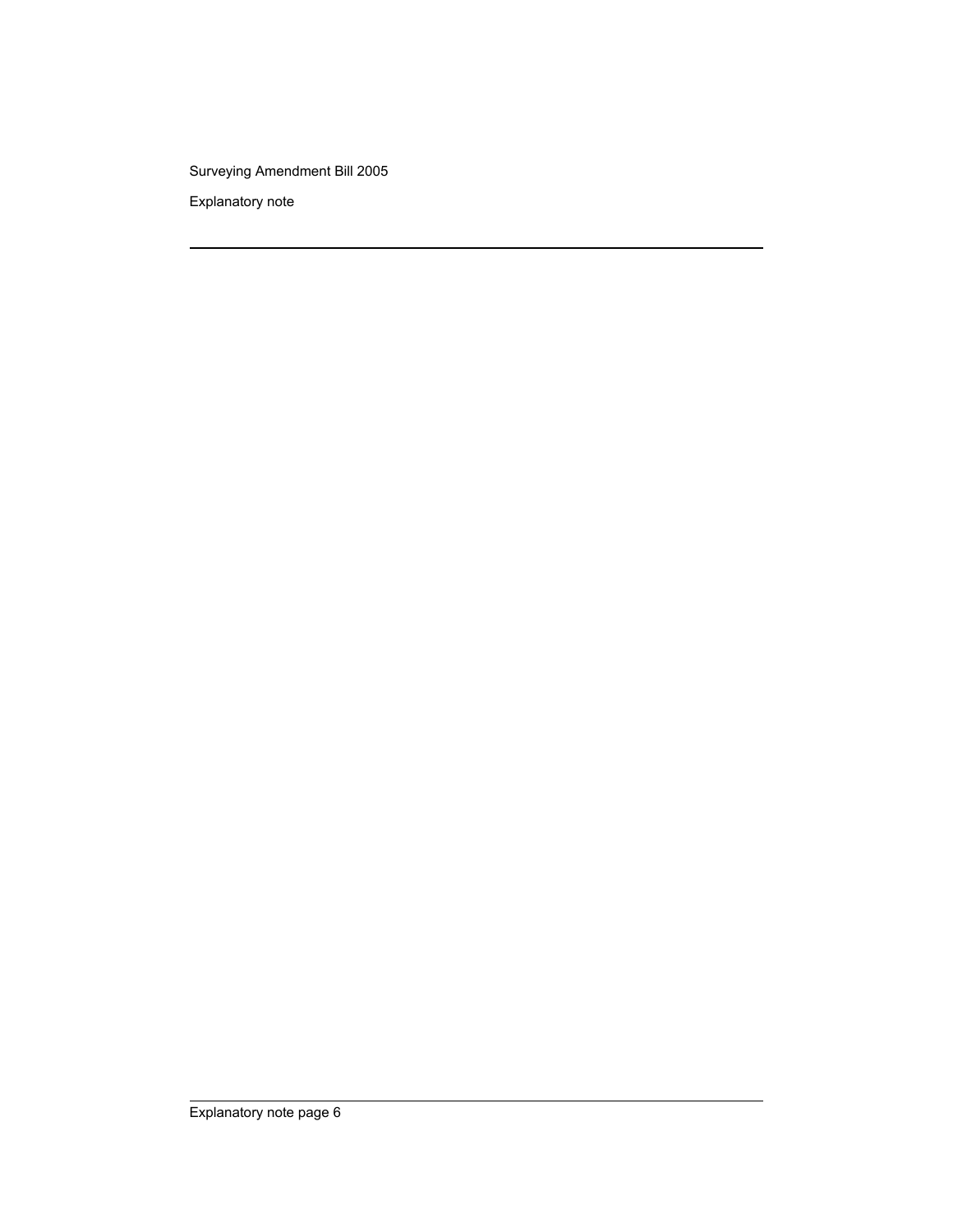First print



New South Wales

# **Surveying Amendment Bill 2005**

# **Contents**

|            |                                        | Page |
|------------|----------------------------------------|------|
|            | Name of Act                            |      |
|            | Commencement                           | 2    |
|            | Amendment of Surveying Act 2002 No 83  |      |
| 4          | Amendment of Surveying Regulation 2001 |      |
| 5          | Amendment of Defamation Act 1974 No 18 |      |
| Schedule 1 | Amendment of Surveying Act 2002        | 3    |
| Schedule 2 | Amendment of Surveying Regulation 2001 | 9    |
| Schedule 3 | Amendment of Defamation Act 1974       |      |
|            |                                        |      |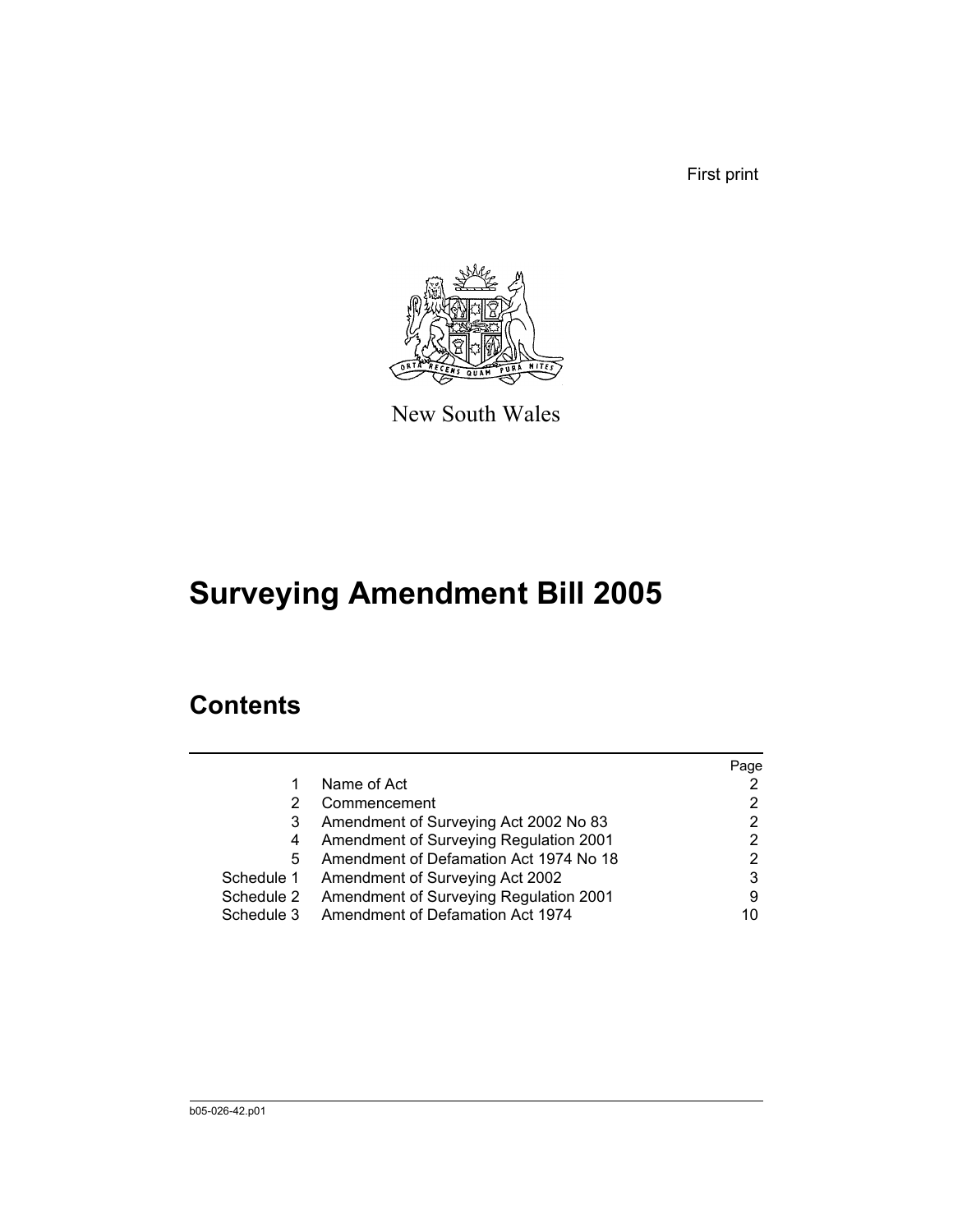**Contents** 

Page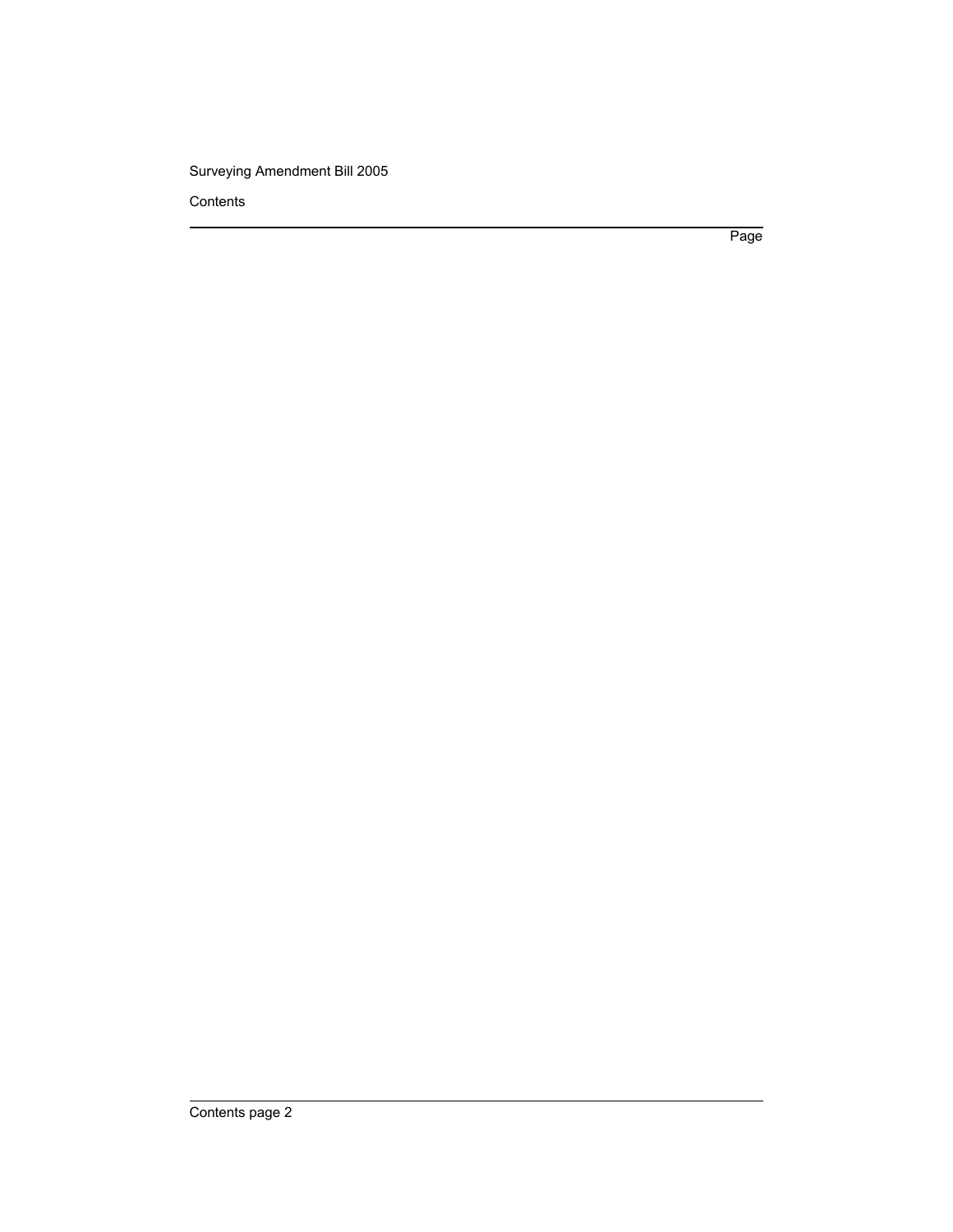

New South Wales

# **Surveying Amendment Bill 2005**

No , 2005

## **A Bill for**

An Act to amend the *Surveying Act 2002* to make further provision with respect to the functions of the Surveyor-General, the registration of surveyors, the control of surveys and the constitution and functions of the Board of Surveying and Spatial Information; and for other purposes.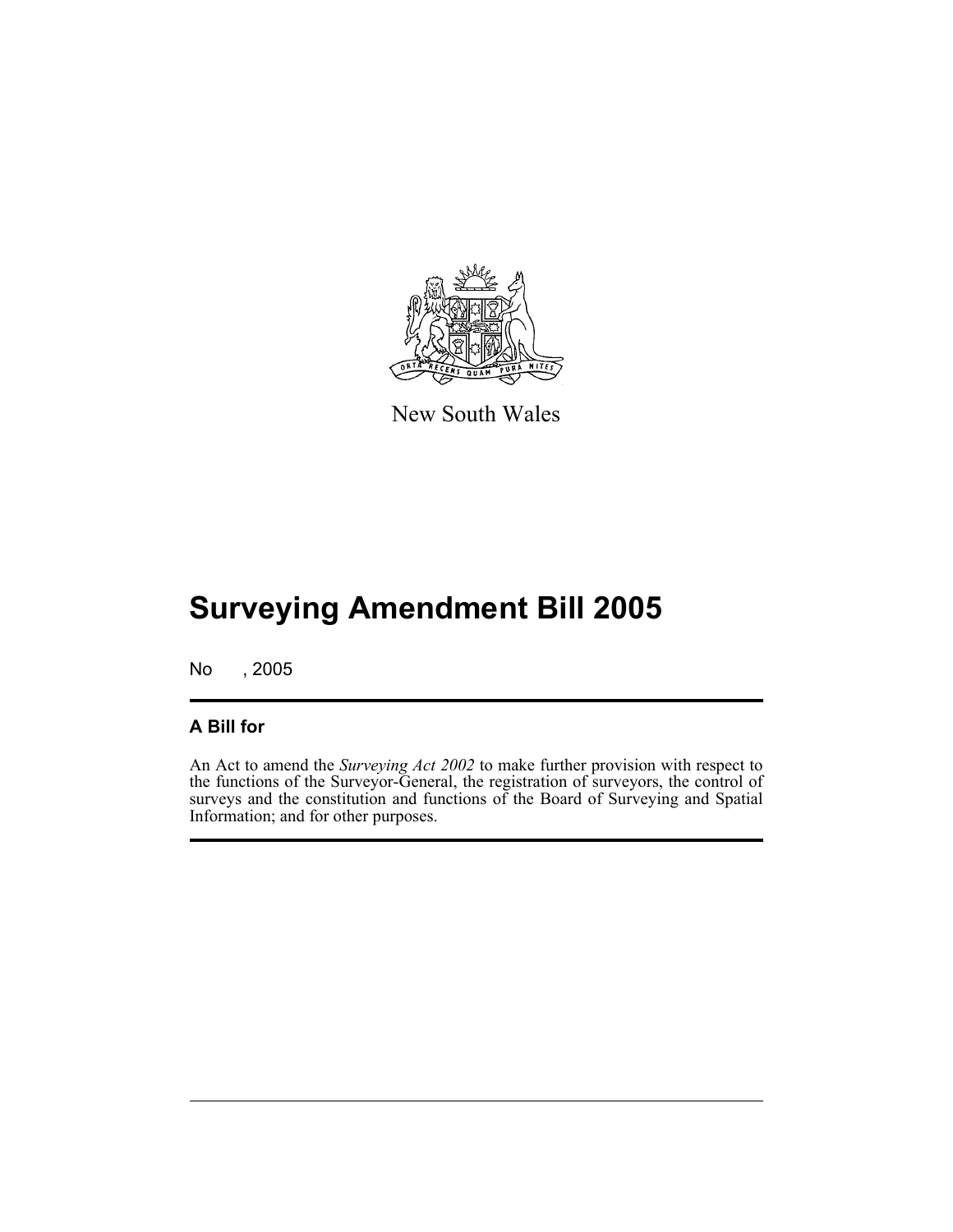<span id="page-9-3"></span><span id="page-9-2"></span><span id="page-9-1"></span><span id="page-9-0"></span>

|              | The Legislature of New South Wales enacts:                                | 1              |
|--------------|---------------------------------------------------------------------------|----------------|
| 1            | <b>Name of Act</b>                                                        | $\overline{2}$ |
|              | This Act is the <i>Surveying Amendment Act 2005</i> .                     | 3              |
| $\mathbf{2}$ | <b>Commencement</b>                                                       | $\overline{4}$ |
|              | This Act commences on a day or days to be appointed by proclamation.      | 5              |
| 3            | Amendment of Surveying Act 2002 No 83                                     | 6              |
|              | The <i>Surveying Act 2002</i> is amended as set out in Schedule 1.        | 7              |
| 4            | <b>Amendment of Surveying Regulation 2001</b>                             | 8              |
|              | The <i>Surveying Regulation 2001</i> is amended as set out in Schedule 2. | 9              |
| 5            | <b>Amendment of Defamation Act 1974 No 18</b>                             | 10             |
|              | The <i>Defamation Act 1974</i> is amended as set out in Schedule 3.       | 11             |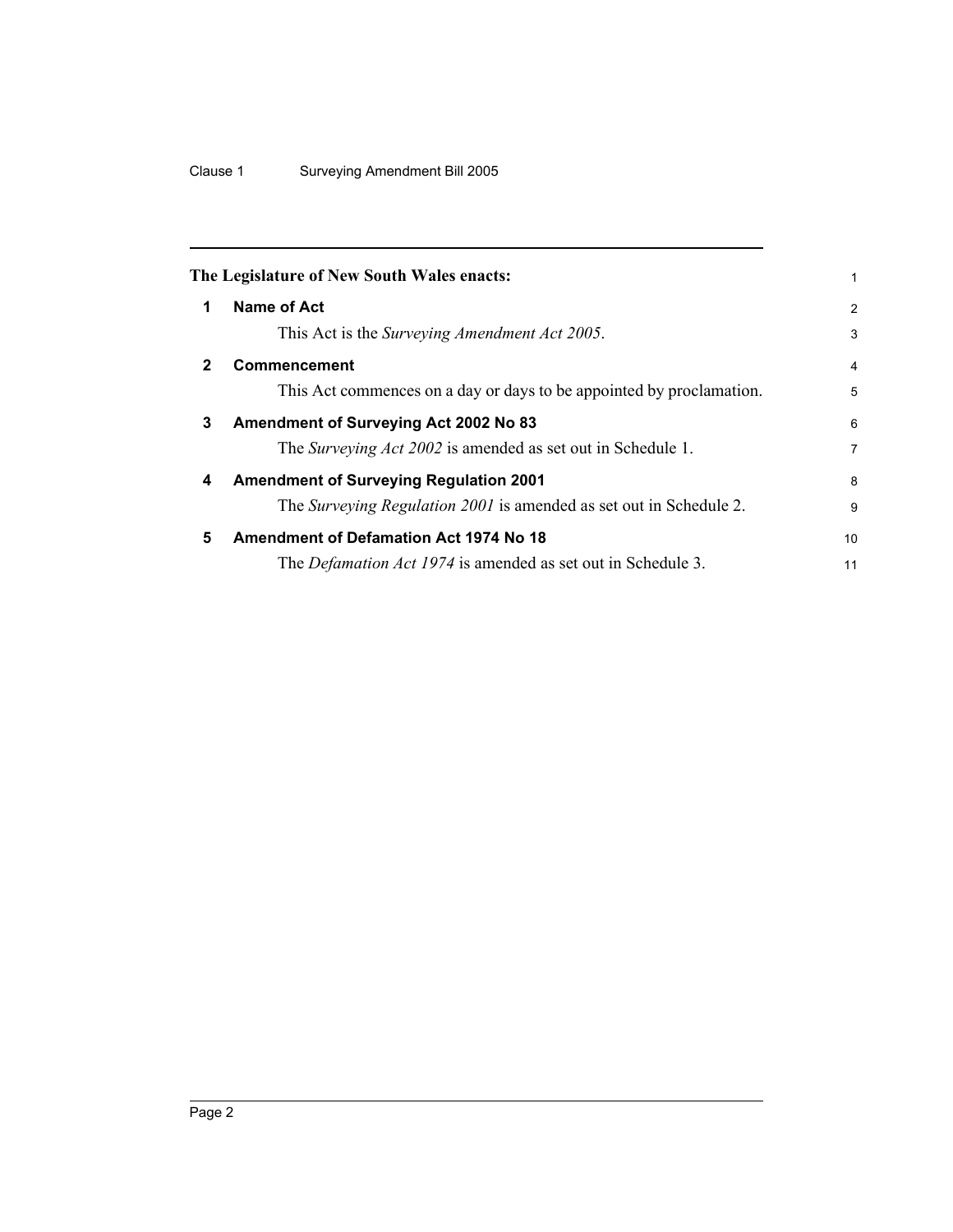Amendment of Surveying Act 2002 Schedule 1

<span id="page-10-0"></span>

|       | <b>Schedule 1</b>       |                              |     |                               | <b>Amendment of Surveying Act 2002</b>                                                                                                                                                                  | $\mathbf{1}$    |
|-------|-------------------------|------------------------------|-----|-------------------------------|---------------------------------------------------------------------------------------------------------------------------------------------------------------------------------------------------------|-----------------|
|       |                         |                              |     |                               | (Section 3)                                                                                                                                                                                             | $\overline{2}$  |
| [1]   |                         | <b>Section 3 Definitions</b> |     |                               |                                                                                                                                                                                                         | 3               |
|       |                         |                              |     |                               | Omit the definition of <i>Department</i> from section $3(1)$ . Insert instead:                                                                                                                          | 4               |
|       |                         |                              |     |                               | <b>Department</b> means the Department of Lands.                                                                                                                                                        | 5               |
| $[2]$ |                         | Section 3 (1)                |     |                               |                                                                                                                                                                                                         | 6               |
|       |                         |                              |     | Insert in alphabetical order: |                                                                                                                                                                                                         | $\overline{7}$  |
|       |                         |                              |     |                               | <i>spatial information</i> —see section 3A.                                                                                                                                                             | 8               |
| $[3]$ |                         | <b>Section 3A</b>            |     |                               |                                                                                                                                                                                                         | 9               |
|       | Insert after section 3: |                              |     |                               |                                                                                                                                                                                                         | 10 <sup>1</sup> |
|       | 3A                      |                              |     |                               | Meaning of "spatial information"                                                                                                                                                                        | 11              |
|       |                         | (1)                          |     |                               | For the purposes of this Act, <i>spatial information</i> is any<br>information about a location in space and time including, but not<br>limited to, information about any one or more of the following: | 12<br>13<br>14  |
|       |                         |                              | (a) |                               | the natural resources at the location,                                                                                                                                                                  | 15              |
|       |                         |                              | (b) |                               | the environment and climate at the location,                                                                                                                                                            | 16              |
|       |                         |                              | (c) |                               | land ownership and other ownership rights at the location,                                                                                                                                              | 17              |
|       |                         |                              | (d) |                               | the use of land at the location,                                                                                                                                                                        | 18              |
|       |                         |                              | (e) |                               | any infrastructure at the location,                                                                                                                                                                     | 19              |
|       |                         |                              | (f) |                               | the demography of the location.                                                                                                                                                                         | 20              |
|       |                         | (2)                          |     |                               | A location to which spatial information relates may be:                                                                                                                                                 | 21              |
|       |                         |                              | (a) |                               | a point or a two or three dimensional area, and                                                                                                                                                         | 22              |
|       |                         |                              | (b) |                               | a location that is:                                                                                                                                                                                     | 23              |
|       |                         |                              |     | (i)                           | above the Earth's surface, or                                                                                                                                                                           | 24              |
|       |                         |                              |     | (ii)                          | below the Earth's surface, or                                                                                                                                                                           | 25              |
|       |                         |                              |     | (iii)                         | on the Earth's surface, or                                                                                                                                                                              | 26              |
|       |                         |                              |     | (iv)                          | any combination of the above.                                                                                                                                                                           | 27              |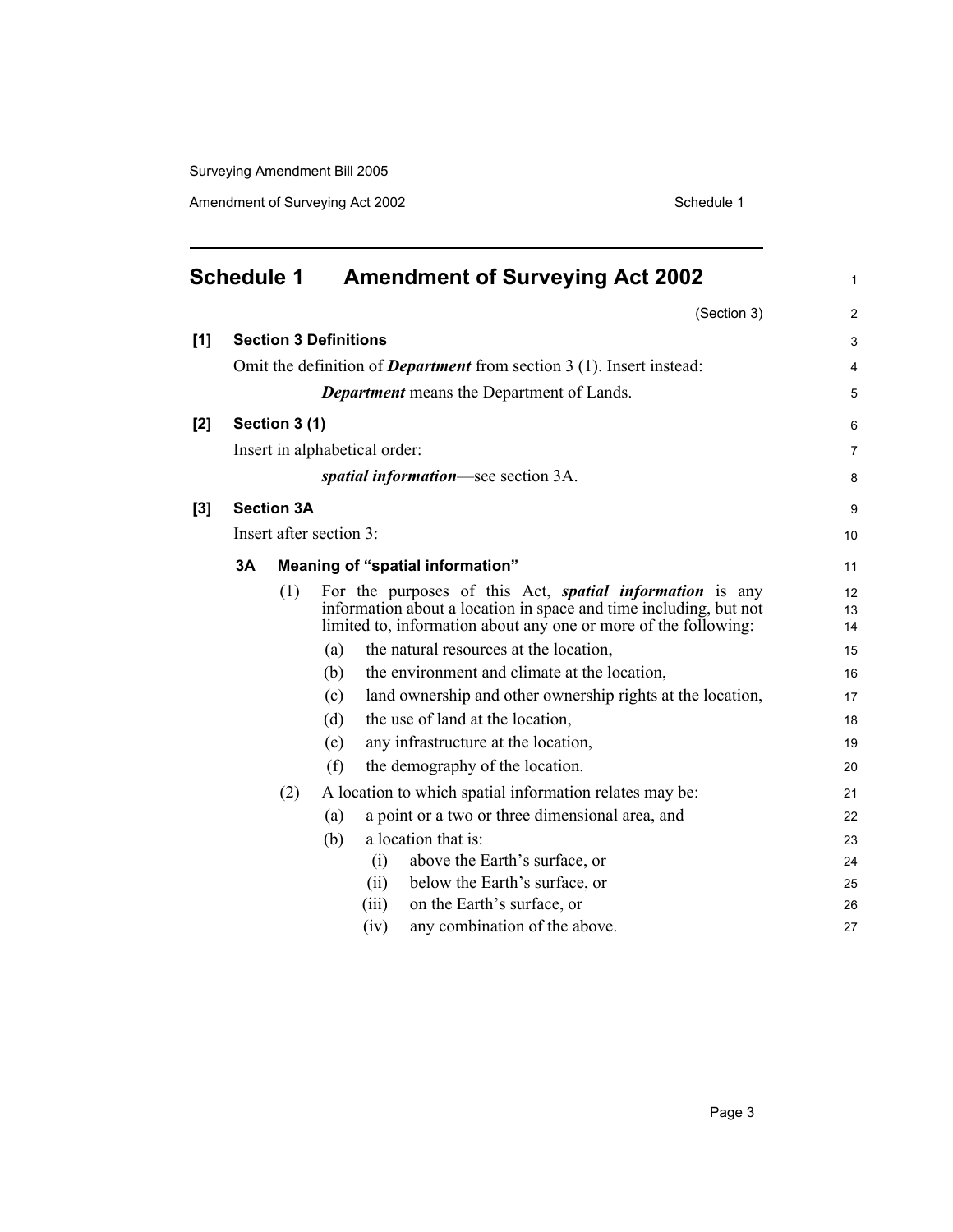Schedule 1 Amendment of Surveying Act 2002

# **[4] Sections 9A and 9B** Insert after section 9:

### **9A Correction of survey errors**

(1) A survey regulator may, by notice in writing, require a registered surveyor to correct within the time specified in the notice any error in a survey made by that surveyor. **Note.** Failure to comply with a notice under this section is professional misconduct for the purposes of section 13 of this Act.

1 2

- (2) If a registered surveyor does not comply with a notice under this section, the survey regulator who issued the notice may engage another registered surveyor to make the correction.
- (3) Any costs or expenses incurred by or on behalf of a survey regulator under subsection (2) may be recovered in any court of competent jurisdiction as a debt due to the Crown from the registered surveyor to whom the notice under this section was issued.
- (4) In any proceedings instituted for the recovery from a registered surveyor of a debt due to the Crown under this section, a certificate of the survey regulator who engaged another surveyor under subsection (2) that stating a specified amount is the amount of the debt so due is evidence of that fact.
- (5) A debt due by any person to the Crown under this section is recoverable whether or not the person is found guilty of professional misconduct under section 13.
- (6) In this section, *survey regulator* means:
	- (a) in relation to a land survey undertaken by a registered land surveyor:
		- (i) the Surveyor-General, and (ii) the Registrar-General, or 28 29
	- (b) in relation to a mining survey undertaken by a registered mining surveyor: (i) the Chief Inspector of Mines, and 30 31 32
		- (ii) the Chief Inspector of Coal Mines. 33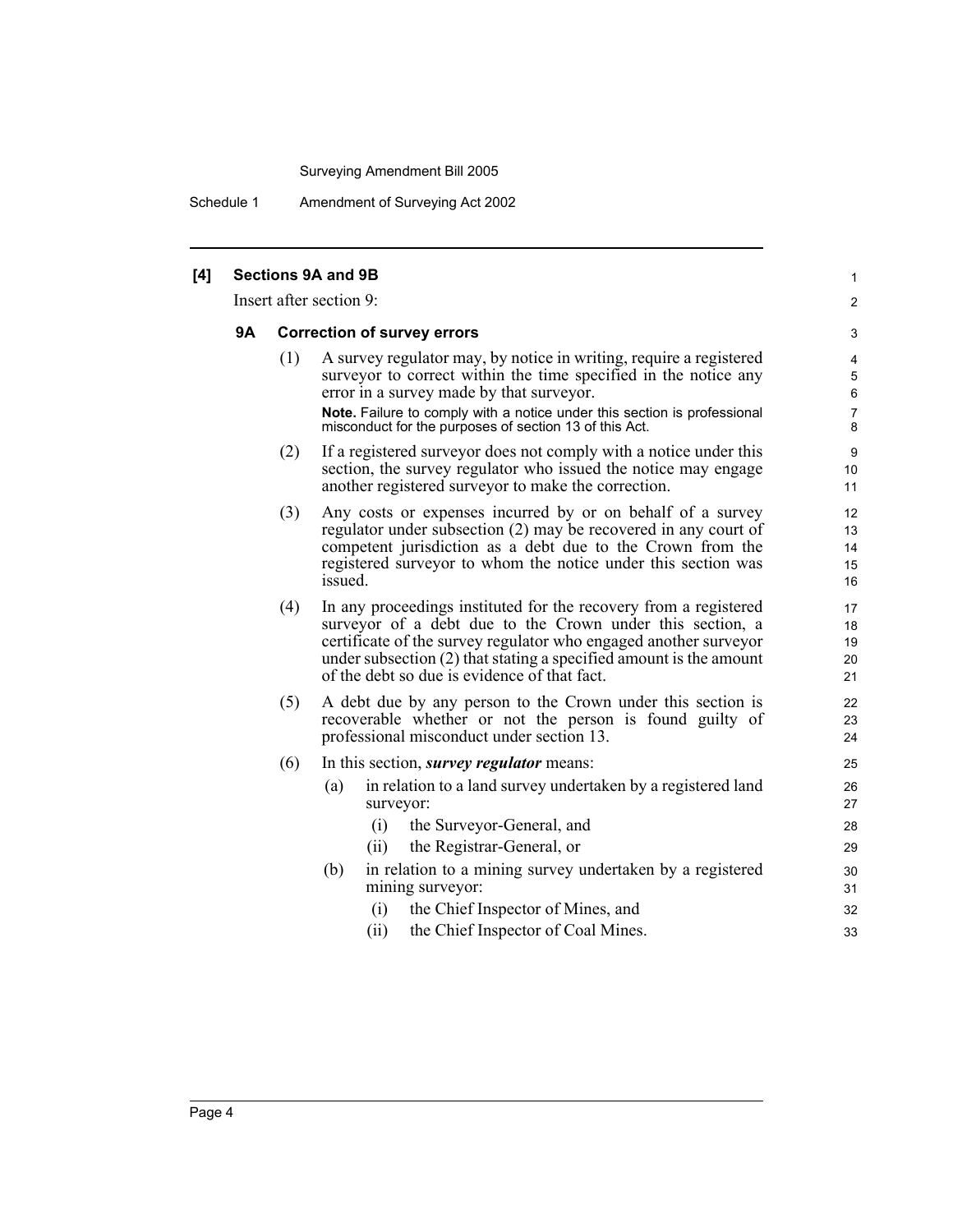Amendment of Surveying Act 2002 Schedule 1

| <b>9B</b> | Authority for a registered surveyor to act for another in certain<br>circumstances |                                                                                                                                                                                                                                                                                                     |                            |  |  |  |
|-----------|------------------------------------------------------------------------------------|-----------------------------------------------------------------------------------------------------------------------------------------------------------------------------------------------------------------------------------------------------------------------------------------------------|----------------------------|--|--|--|
|           | (1)                                                                                | This section applies if:                                                                                                                                                                                                                                                                            | 3                          |  |  |  |
|           |                                                                                    | (a)<br>plan has been lodged in the office of the<br>a<br>Registrar-General under the Real Property Act 1900 or the<br>Conveyancing Act 1919, and                                                                                                                                                    | 4<br>5<br>6                |  |  |  |
|           |                                                                                    | (b)<br>the survey represented in the plan has been certified to be<br>accurate by a registered surveyor <i>(the original surveyor)</i> ,<br>and                                                                                                                                                     | 7<br>8<br>9                |  |  |  |
|           |                                                                                    | (c)<br>the Registrar-General has issued a requisition or<br>requirement to the effect that a specified thing is to be done<br>by the original surveyor.                                                                                                                                             | 10<br>11<br>12             |  |  |  |
|           | (2)                                                                                | If the Surveyor-General is satisfied that:                                                                                                                                                                                                                                                          | 13                         |  |  |  |
|           |                                                                                    | a requisition or requirement referred to in subsection (1)<br>(a)<br>(c) has not been complied with by the original surveyor<br>because:                                                                                                                                                            | 14<br>15<br>16             |  |  |  |
|           |                                                                                    | (i)<br>of the original surveyor's death, continued absence<br>or prolonged illness, or                                                                                                                                                                                                              | 17<br>18                   |  |  |  |
|           |                                                                                    | the original survey or cannot be found or is no longer<br>(ii)<br>a registered surveyor, and                                                                                                                                                                                                        | 19<br>20                   |  |  |  |
|           |                                                                                    | (b)<br>it is unlikely that the requisition or requirement will be<br>complied with by the original survey or within a reasonable<br>time having regard to the circumstance of the case,                                                                                                             | 21<br>22<br>23             |  |  |  |
|           |                                                                                    | the Surveyor-General may certify in writing to that effect.                                                                                                                                                                                                                                         | 24                         |  |  |  |
|           | (3)                                                                                | On the issue of a certificate by the Surveyor-General under<br>subsection (2), a registered surveyor, other than the original<br>surveyor, may do all or any of the things that are necessary or<br>expedient to comply with the requisition or requirement referred<br>to in subsection $(1)$ (c). | 25<br>26<br>27<br>28<br>29 |  |  |  |
|           | (4)                                                                                | A registered surveyor who amends a plan under subsection (3) is<br>to certify on the plan that the amendment has been made under<br>this section.                                                                                                                                                   | 30<br>31<br>32             |  |  |  |
|           | (5)                                                                                | Despite any other Act, law or practice, on production of a<br>certificate issued by the Surveyor-General under subsection (2),<br>the Registrar-General is to accept anything done by a registered<br>surveyor under subsection $(3)$ as if it were done by the original<br>surveyor.               | 33<br>34<br>35<br>36<br>37 |  |  |  |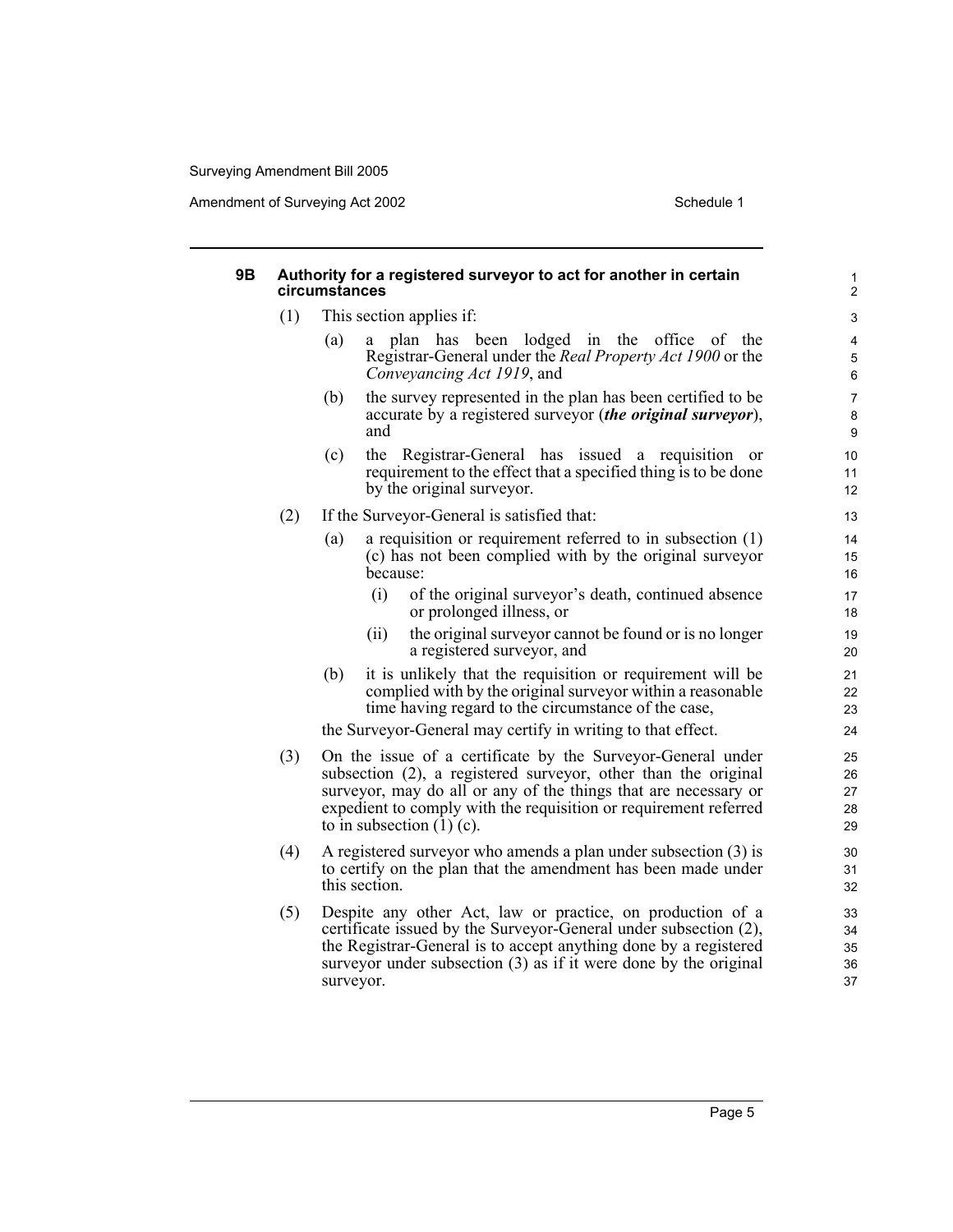Schedule 1 Amendment of Surveying Act 2002

|     | (6)                      | Nothing in this section prevents:                                                                                                  | $\mathbf{1}$   |
|-----|--------------------------|------------------------------------------------------------------------------------------------------------------------------------|----------------|
|     |                          | the original surveyor from authorising another registered<br>(a)                                                                   | $\overline{2}$ |
|     |                          | surveyor to do all or any of the things required to be done,                                                                       | $\mathfrak{S}$ |
|     |                          | $\alpha$                                                                                                                           | 4              |
|     |                          | the Registrar-General from accepting anything done by a<br>(b)<br>registered surveyor who has taken over the practice of the       | 5<br>6         |
|     |                          | original surveyor that is or are necessary or expedient to be                                                                      | $\overline{7}$ |
|     |                          | done,                                                                                                                              | 8              |
|     |                          | to comply with the requisition or requirement referred to in                                                                       | 9              |
|     |                          | subsection $(1)$ (c).                                                                                                              | 10             |
| [5] |                          | Section 10 Application to registration of Licensing and Registration<br>(Uniform Procedures) Act 2002                              | 11<br>12       |
|     |                          | Omit "31 October" from section 10 (3) (f). Insert instead "31 August".                                                             | 13             |
| [6] |                          | <b>Section 13 Professional misconduct</b>                                                                                          | 14             |
|     |                          | Insert after section 13 $(4)$ (c):                                                                                                 | 15             |
|     |                          | any failure to comply with a notice under section 9A, or<br>(c1)                                                                   | 16             |
| [7] | <b>Section 16A</b>       |                                                                                                                                    | 17             |
|     | Insert after section 16: |                                                                                                                                    | 18             |
|     | 16A                      | Certain provisions of this Part apply also to former surveyors                                                                     | 19             |
|     |                          | For the avoidance of doubt, the provisions of this Part relating to                                                                | 20             |
|     |                          | professional misconduct extend to any person who was a                                                                             | 21             |
|     |                          | registered surveyor at the time that any professional misconduct<br>allegedly occurred but who is no longer a registered surveyor. | 22<br>23       |
|     |                          |                                                                                                                                    |                |
| [8] |                          | <b>Section 27 Constitution of Board</b>                                                                                            | 24             |
|     |                          | Omit section 27 (2) (e). Insert instead:                                                                                           | 25             |
|     |                          | between one and three are to be persons appointed by the<br>(e)                                                                    | 26             |
|     |                          | Minister from persons nominated by such relevant<br>professional associations of persons involved in the spatial                   | 27             |
|     |                          | information industry as the Minister determines, and                                                                               | 28<br>29       |
|     |                          |                                                                                                                                    |                |
| [9] |                          | <b>Section 30 Committees</b>                                                                                                       | 30             |
|     |                          | Omit section 30 (2). Insert instead:                                                                                               | 31             |
|     |                          |                                                                                                                                    |                |
|     | (2)                      | A committee must include at least 2 Board members, but may                                                                         | 32             |
|     |                          | include other persons who are not Board members.                                                                                   | 33             |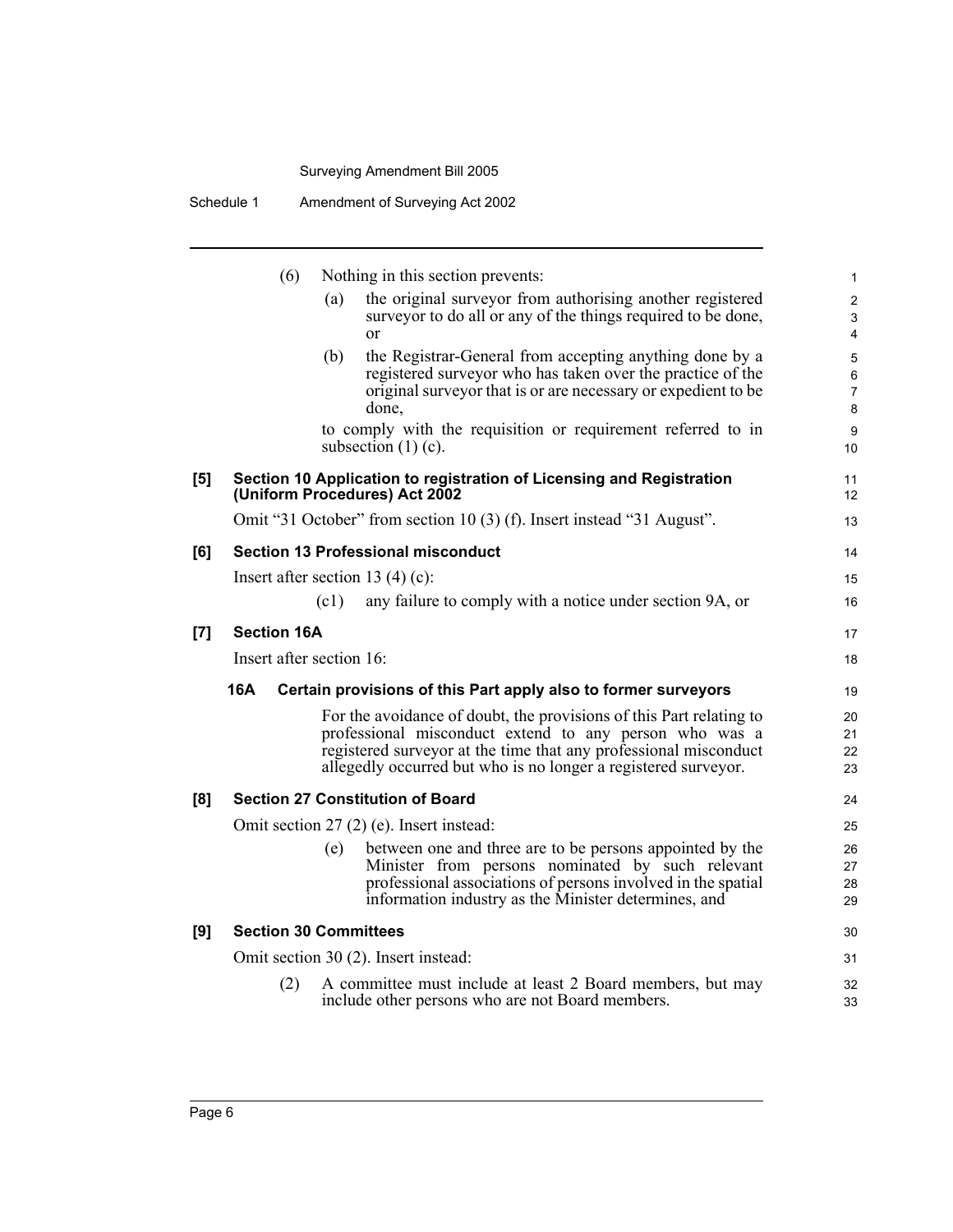Amendment of Surveying Act 2002 Schedule 1

| $[10]$ | <b>Section 33A</b>                                                                                                                                                                                                                                                                                     |                          |                   |                                                                                                                                                                    |                |  |
|--------|--------------------------------------------------------------------------------------------------------------------------------------------------------------------------------------------------------------------------------------------------------------------------------------------------------|--------------------------|-------------------|--------------------------------------------------------------------------------------------------------------------------------------------------------------------|----------------|--|
|        | Insert after section 33:                                                                                                                                                                                                                                                                               |                          |                   |                                                                                                                                                                    |                |  |
|        | 33A                                                                                                                                                                                                                                                                                                    |                          | <b>Delegation</b> |                                                                                                                                                                    | 3              |  |
|        |                                                                                                                                                                                                                                                                                                        |                          |                   | The Surveyor-General may delegate the exercise of any function<br>of the Surveyor-General under this or any other Act (other than<br>this power of delegation) to: | 4<br>5<br>6    |  |
|        |                                                                                                                                                                                                                                                                                                        |                          | (a)               | any member of staff of the Department, or                                                                                                                          | 7              |  |
|        |                                                                                                                                                                                                                                                                                                        |                          | (b)               | any person, or any class of persons, authorised for the<br>purposes of this section by the regulations.                                                            | 8<br>9         |  |
| $[11]$ |                                                                                                                                                                                                                                                                                                        | <b>Section 35A</b>       |                   |                                                                                                                                                                    | 10             |  |
|        |                                                                                                                                                                                                                                                                                                        | Insert after section 35: |                   |                                                                                                                                                                    | 11             |  |
|        | 35A                                                                                                                                                                                                                                                                                                    |                          |                   | Unlawful disclosure of information                                                                                                                                 | 12             |  |
|        |                                                                                                                                                                                                                                                                                                        |                          |                   | A person who discloses any information obtained in the<br>administration of this Act is guilty of an offence unless the<br>disclosure:                             | 13<br>14<br>15 |  |
|        |                                                                                                                                                                                                                                                                                                        |                          | (a)               | is made with the consent of the person to whom the<br>information relates, or                                                                                      | 16<br>17       |  |
|        |                                                                                                                                                                                                                                                                                                        |                          | (b)               | is made in connection with the administration of this Act,<br>$\alpha$                                                                                             | 18<br>19       |  |
|        |                                                                                                                                                                                                                                                                                                        |                          | (c)               | is made for the purpose of legal proceedings arising out of<br>this Act or of any report of any such proceedings, or                                               | 20<br>21       |  |
|        |                                                                                                                                                                                                                                                                                                        |                          | (d)               | is made with other lawful excuse.                                                                                                                                  | 22             |  |
|        |                                                                                                                                                                                                                                                                                                        |                          |                   | Maximum penalty: 50 penalty units.                                                                                                                                 | 23             |  |
| $[12]$ |                                                                                                                                                                                                                                                                                                        |                          |                   | <b>Section 36 Regulations</b>                                                                                                                                      | 24             |  |
|        |                                                                                                                                                                                                                                                                                                        |                          |                   | Insert "and the manner in which those complaints are to be dealt with" after<br>"surveyor" in section 36 $(2)$ (i).                                                | 25<br>26       |  |
| $[13]$ |                                                                                                                                                                                                                                                                                                        | <b>Section 36 (3)</b>    |                   |                                                                                                                                                                    | 27             |  |
|        |                                                                                                                                                                                                                                                                                                        |                          |                   | Omit the subsection. Insert instead:                                                                                                                               | 28             |  |
|        | A regulation under subsection $(2)$ $(a)$ , $(b)$ , $(c)$ or $(d)$ with respect<br>(3)<br>to mining surveys or formal mining survey plans may only be<br>made following consultation between the Minister administering<br>this Act and the Minister or Ministers administering the<br>following Acts: |                          |                   |                                                                                                                                                                    |                |  |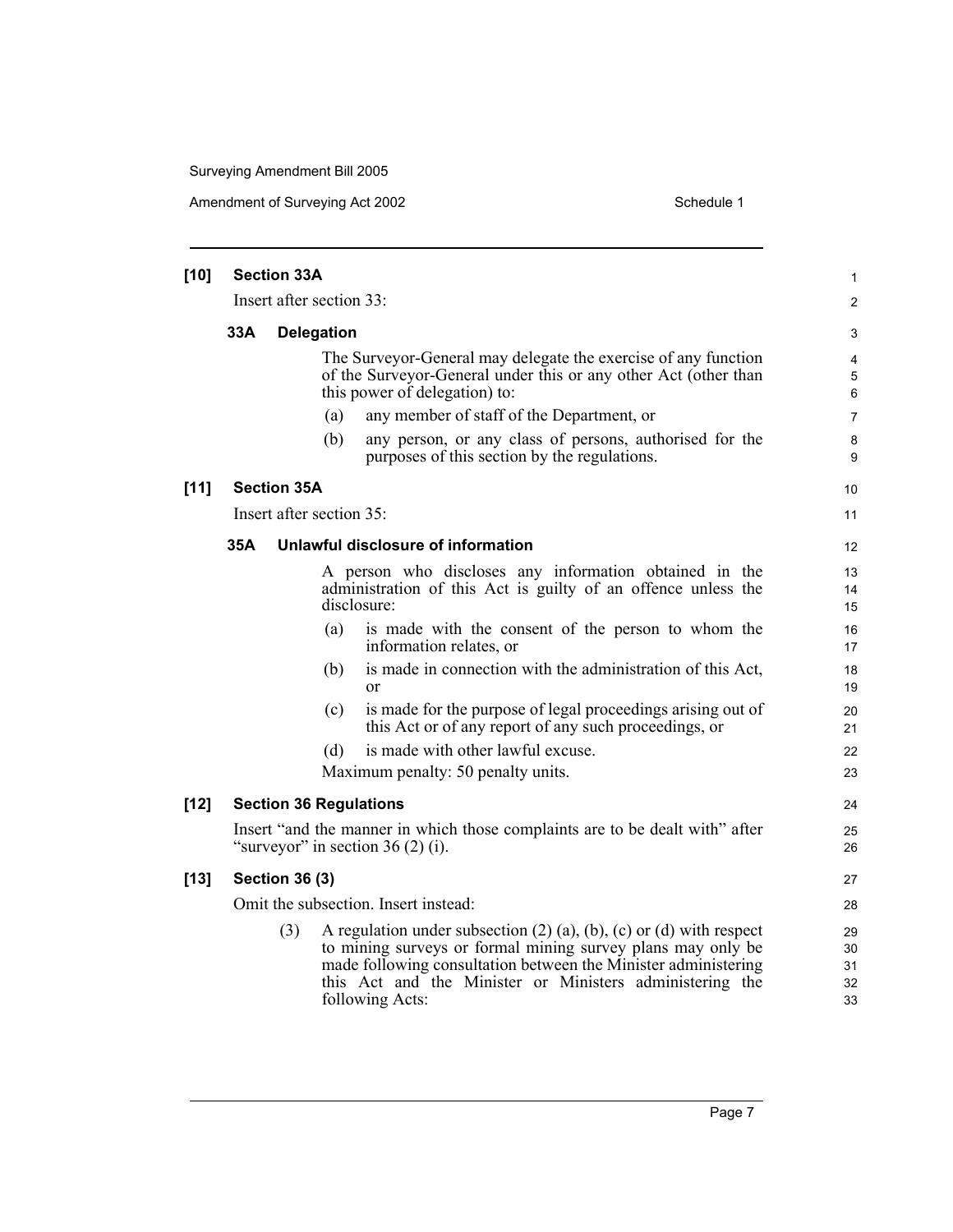Schedule 1 Amendment of Surveying Act 2002

| (a) | the Coal Mines Regulation Act 1982,       |                       |
|-----|-------------------------------------------|-----------------------|
| (b) | the Mines Inspection Act 1901,            |                       |
| (c) | the Coal Mine Health and Safety Act 2002, |                       |
| (d) | the Mine Health and Safety Act 2004.      | $\boldsymbol{\Delta}$ |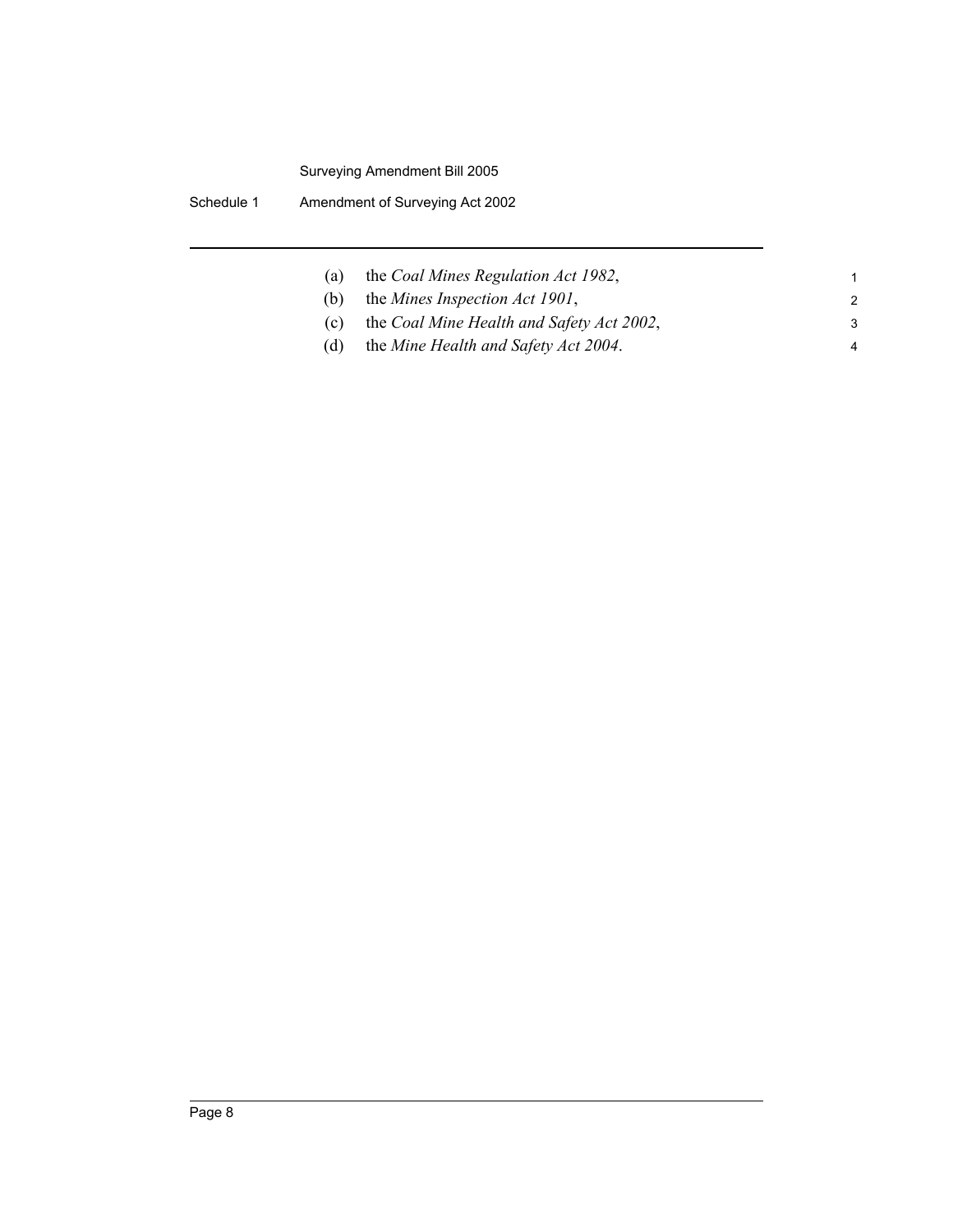Amendment of Surveying Regulation 2001 and the Schedule 2

<span id="page-16-0"></span>

| <b>Schedule 2</b> |     |                     | <b>Amendment of Surveying Regulation</b><br>2001                  | 1<br>2         |
|-------------------|-----|---------------------|-------------------------------------------------------------------|----------------|
|                   |     |                     | (Section 4)                                                       | 3              |
| [1]               |     |                     | <b>Clause 4A Constitution of Board: section 27</b>                | $\overline{4}$ |
|                   |     | Omit clause 4A (3). |                                                                   | 5              |
| [2]               |     | Clause 62B          |                                                                   | 6              |
|                   |     |                     | Insert after clause $62A$ :                                       | 7              |
|                   | 62B |                     | <b>Complaints against registered surveyors</b>                    | 8              |
|                   |     |                     | Complaints with respect to the conduct of a registered surveyor   | 9              |
|                   |     |                     | may be made to the Board, and are to be dealt with, in accordance | 10             |
|                   |     |                     | with the document entitled <i>Policy for the Consideration of</i> | 11             |
|                   |     |                     | Complaints Against Surveyors issued by the Board as in force      | 12             |
|                   |     |                     | from time to time.                                                | 13             |